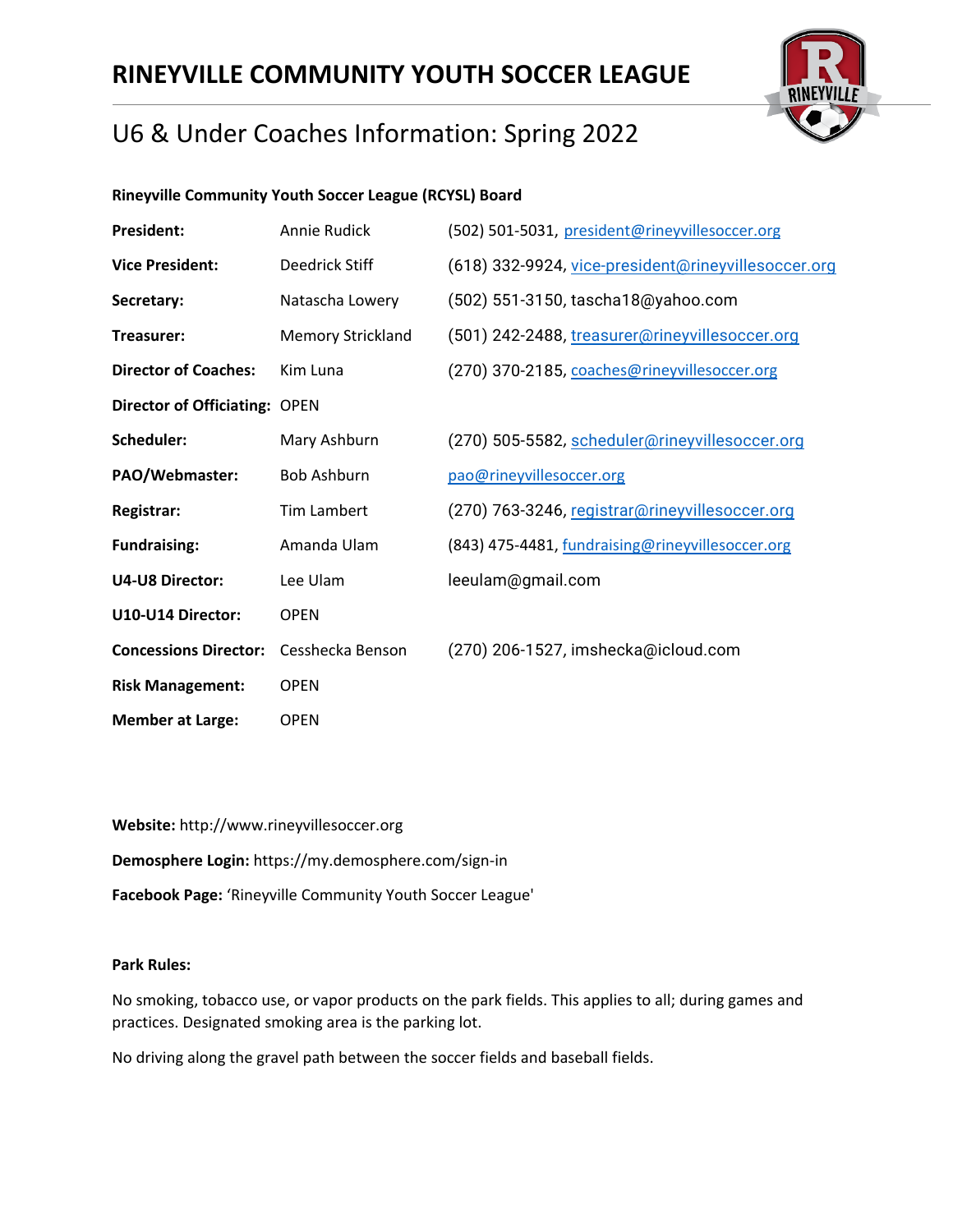

Be good stewards of the park, clean up after your game and take pride in the park. Treat everyone with respect!

Coach Responsibilities:

Complete the KYSA background check and SafeSport training before the first practice. Ensure the assistant coach and any parent volunteer(s) also complete prior to interacting with the team.

Review the park rules with parents.

Inform your parents of the following suggestions and requirements:

- Shin guards (required)
- Remove all jewelry (required-includes new piercings)
- Cleats (optional, strongly encouraged)
- Soccer ball (optional encouraged) U4-U8 Size 3 ball

Explain Code of Conduct to team and parents.

No yelling, berating, cursing at kids, refs, coaches, or fellow parents and spectators. If they have a problem, ask them to take it offline and it can be discussed with the coach or board members in private after the game or practice.

This is a recreational league. U8 and below do not keep score it is a time to develop players. Move your kids to multiple positions to learn what they are good at and what they enjoy. Each player must play at least half the game.

Parents and spectators must sit on the opposite side of the field from the team, NOT behind the goals. Each team is allowed to have a head coach and one assistant coach. If required a parent volunteer can be utilized in the absence of an assistant coach to help keep kids on the bench under control. Anyone directly interacting with players is required to complete the US Soccer required SafeSport training.

Teach kids soccer rules, team play and sportsmanship.

The fields are shared among all teams. There are limited number of fields and goals; teams must stick to the agreed upon practice times. Coaches are responsible for supplying their own practice outlines. Practice resources are available online at www.kysoccer.net

Game jerseys (home and away) will be given to all players which they are allowed to keep. Black shorts (without pockets encouraged), black socks, cleats, shin guards, and balls must be bought by the parent. There are some cleats and shinguards available from the donated items. Contact Annie Rudick for access to the donated equipment tote.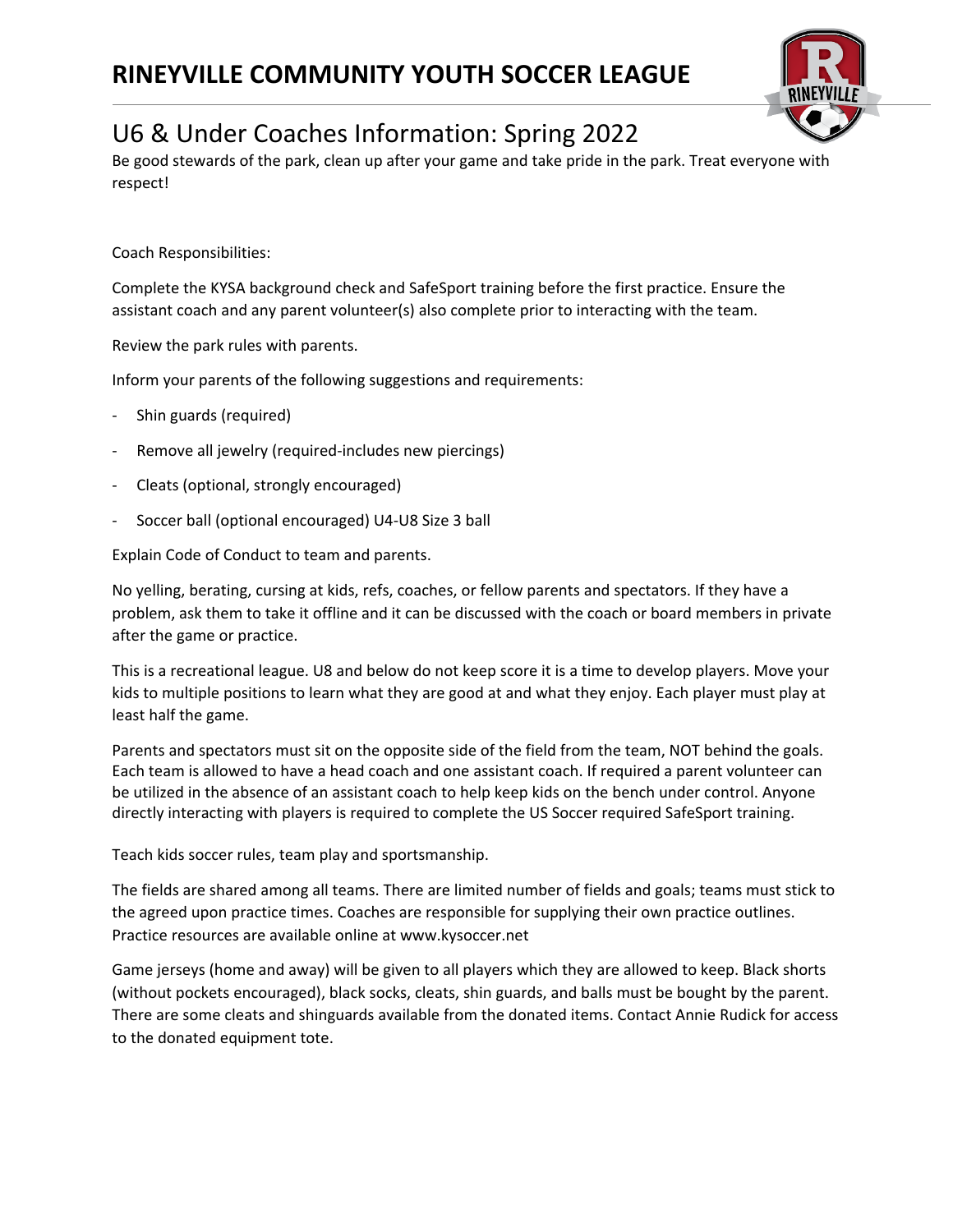

At the end of the season, medals will be provided by RCYSL. Distributing them to your team is your responsibility to plan.

Be kind to the referees, many of them are kids themselves and still learning. Always remember you are here to help kids learn the basic skills of soccer.

Don't be afraid to ask questions or ask for help.

Games:

U6 is 4 V 4 (team/location dependent) no goalie, size 3 ball

U4 is 3 V 3 no goalie, size 3 ball

Scheduling:

Schedules will be posted on the Demosphere app and emailed to the coaches.

Any issues with the schedule should be addressed with Mary Ashburn, Scheduler.

Coaches do not have the ability to cancel a game for weather, this is the responsibility of the head ref or risk management director. If no ref is present for your game, it will be decided between the two head coaches. Rule to go by is – if you see lightning or hear thunder game is delayed for 30 minutes; time restarts upon either occurrence. If the game is going to be delayed for 2x 30-minute periods, game should be cancelled. During the delay, all players must leave the field with parent/guardian to their vehicle or designated storm shelter if available.

Coaches need to notify the scheduler as soon as possible if they will not have enough players to field a team.

We will make every effort to reschedule games if they are cancelled due to weather.

Maintenance:

Each age bracket will be responsible for maintaining the lines on their respected fields. This will be set up on a rotational basis. If a Coach elects to utilize parents to line the field, the Coach is responsible for coordinating for required equipment to do so.

#### Snacks:

It is suggested that you assign different parents to bring snacks for the team after games. This can be added to your schedule in Demosphere.

#### Pictures:

Will be conducted on a specific date, with a designated time for each team. Order forms will be provided to allow your families the opportunity to review what they want and make the process faster.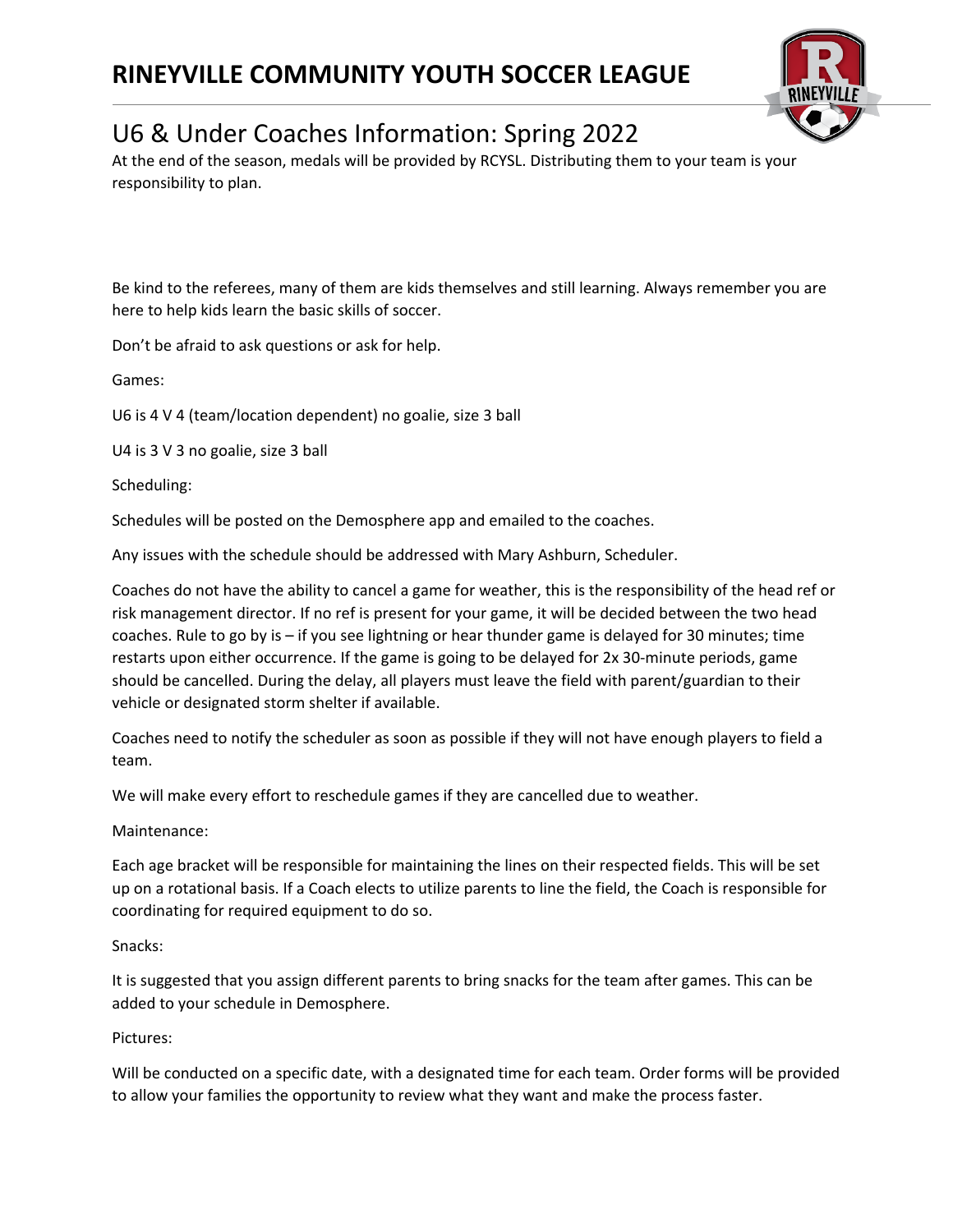

If you elect to not take part in the league picture day, you are responsible for coordinating with the photographer on date and time of pictures. If you elect to use a different photographer they must be available for the entire team and provide a reasonable service. Pictures are very important to parents!

### Fundraising:

The League T-shirt - Parent shirts are the biggest fundraiser for the league. These are shirts that parents can purchase and can have them custom printed with text of their choice. The color of the shirts will be similar to the color of the team jerseys. Shirts will be ordered through Gerald's via an online store this season. The profit from these shirts will go toward field maintenance, supplies and equipment. We encourage you to tell friends and family to support the league and their soccer player by purchasing a shirt.

Field Locations:

Radcliff – Dawley Park, Dawley Park Dr, Radcliff, KY, 40160

Vine Grove – Optimist Park, Douglas Acres, Vine Grove, KY 40175

Ft Knox – Caruso Sports Complex, 1050 9th Calvary Regiment Ave, Ft Knox, KY 40122

Ft Knox – Warrior Transition Unit Fitness Turf Field, 9th Cavalry Regiment Ave, Fort Knox, KY 40122

Meade Co – Meade County River Front Park, 146 Water St, Brandenburg, KY 40108

Elizabethtown - Mike Carroll Soccer Complex, 217 Peterson Dr. Elizabethtown, KY 42701

Elizabethtown - Elizabethtown Sports Park, 1401 West Park Road, Elizabethtown, KY 42701

Larue County – Abraham Lincoln Elementary, 2101 Lincoln Farm Rd, Hodgenville, KY 42748

12 and Under

Laws of the Game – Modified Law 1 – The Field of Play SMALL-SIDED FIELD Dimensions: The field of play must be rectangular. The length of the touchline must be greater than the length of the goal line.

Length: 75 feet Width: 45 feet

Field Markings: Distinctive lines not more than (5) inches wide. The field of play is divided into two halves by a halfway line. The center mark is indicated at the midpoint of the halfway line. A circle with a radius of 9 feet is marked around it.

The Goal Area: 4 feet out from the goal line x 12 feet wide.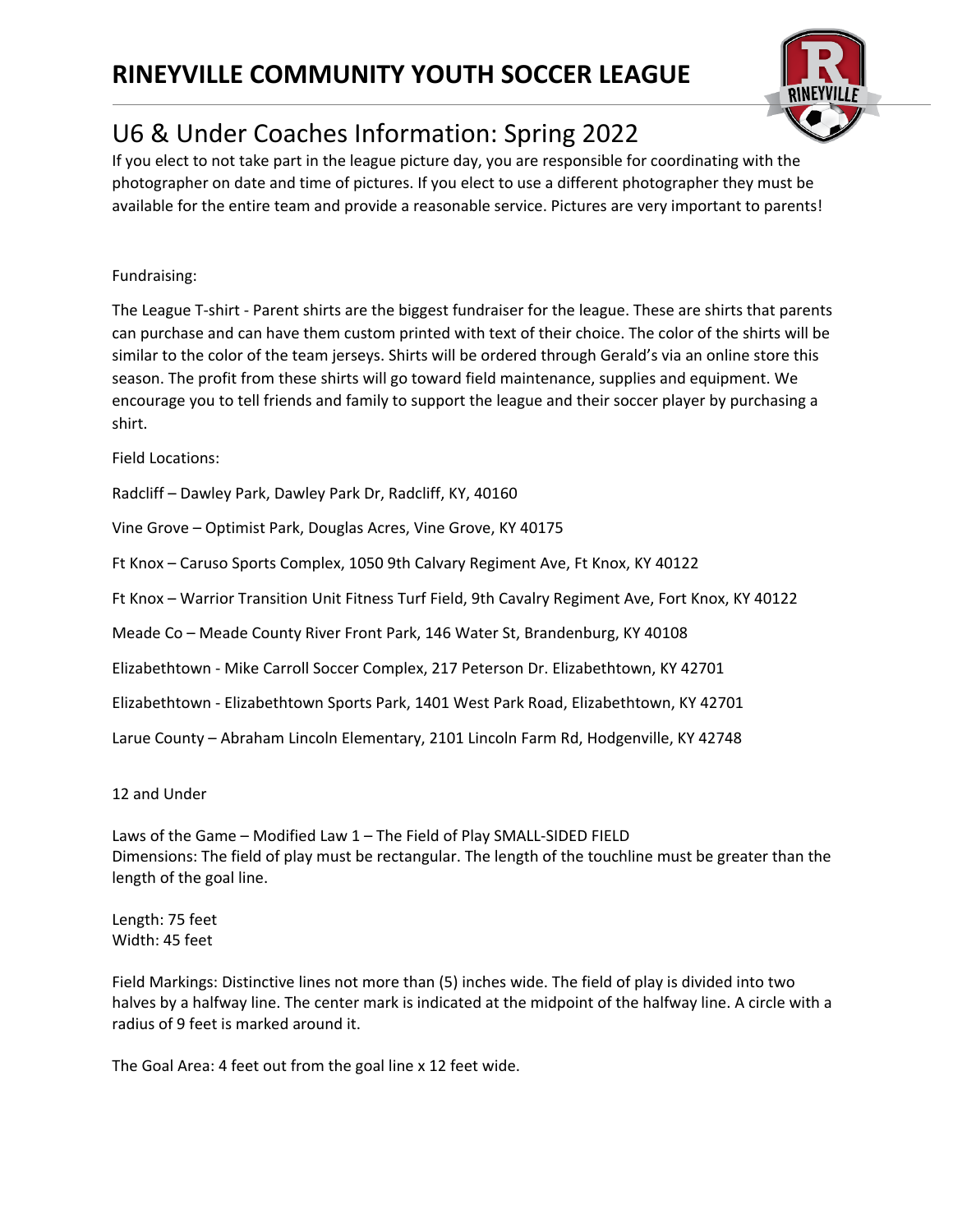

Goals: Goals must be placed on the center of each goal line. They consist of two upright posts equal distance from the corners and joined at the top by a horizontal crossbar. The recommended distance between the posts is six (6) feet and the distance from the lower edge of the crossbar to the ground is four (4) feet.

Safety: Goals must be anchored securely to the ground. Portable goals may only be used if they satisfy this requirement. (We use sandbags).

Law 2 – The Ball Size three (3). The ball will need to be FIFA Quality.

#### Law 3 – The Number of Players

A match is played by two teams, each consisting of not more than four (4) players, no goalkeeper. A match may not start or continue if either team consists of fewer than three (3) players.

Substitutions: At any stoppage of play and unlimited.

A player who is suspected to have a head injury leaves the field of play for additional evaluation, a substitution can be made in that moment.

Playing time: To develop players need to play, so it is recommended that each player plays a minimum of 50% of the total playing time, which is controlled by the coach. Teams and matches may be coed. The maximum team roster size is sixteen (16).

#### Law 4 – The Players Equipment

Conform to FIFA Laws of the Game. Non-uniform clothing is allowed based on weather conditions; however, jersey must be worn on top of additional clothes; hoods must be tucked in for safety reasons. Uniforms must distinguish teams. Shin guards are MANDATORY for both practices and games and must be covered entirely by socks. If needed, teams can be distinguished by scrimmage vests.

#### Safety

A player must not use equipment or wear anything that is dangerous to himself or another player (including any kind of jewelry; with the exception of a medical alert bracelet, hair accouterments (barrettes and such), cannot be medal or protrude from the head for safety issues).

#### Law 5 – The Referee

There are no appointed referees for U4/U6 games or scrimmages. Coaches coordinate play based on District 3 KYSA league rules.

### Law 7 – The Duration of the Match

Conform to the FIFA Laws of the Game, with the exception of the match being divided into four (4) quarters of eight (8) minutes each. There will be a 1 minute interval between quarters and there shall be a half-time interval of ten (5) minutes. No added time at the end of either half.

Law 8 – The Start and Restart of Play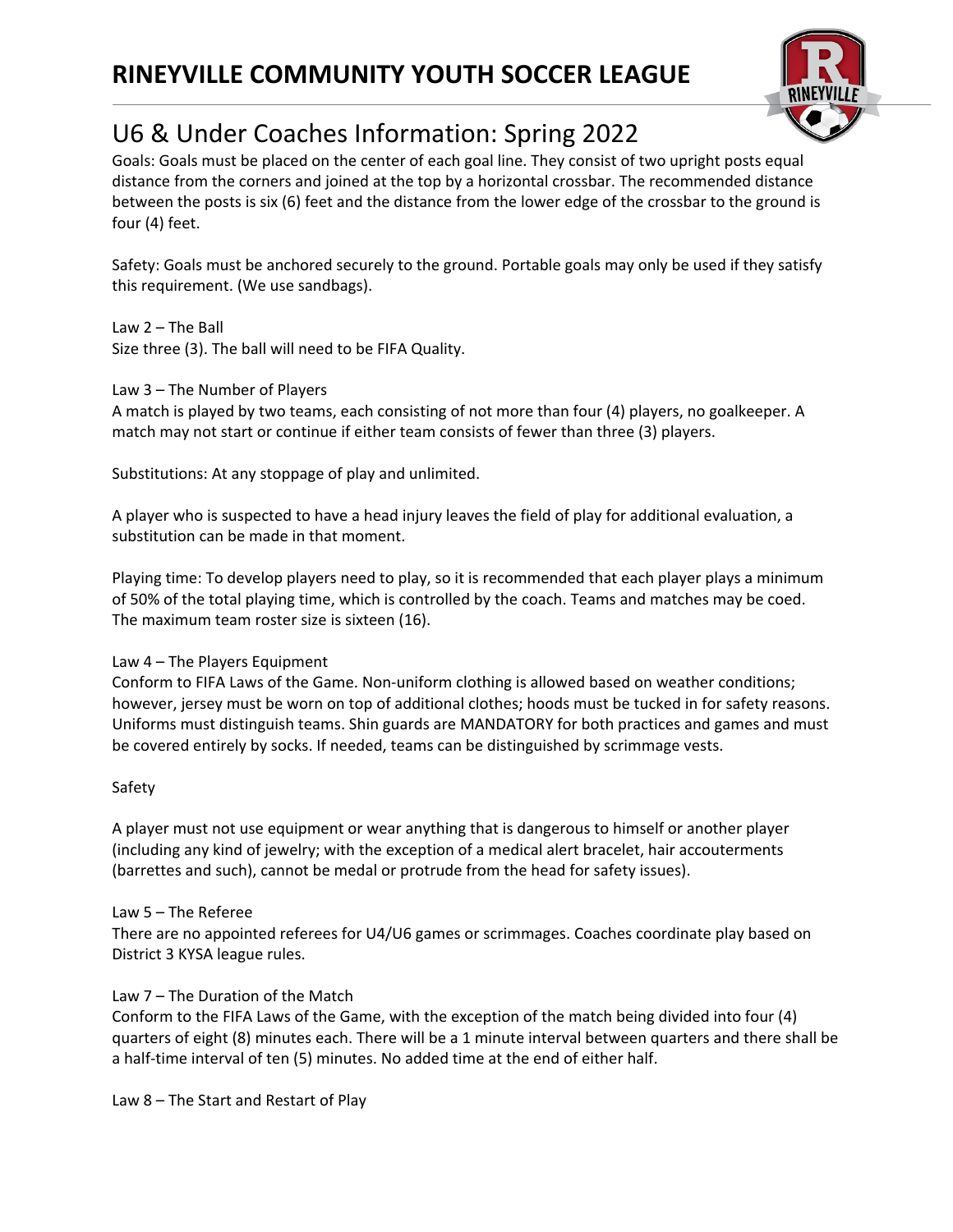### **RINEYVILLE COMMUNITY YOUTH SOCCER LEAGUE**



## U6 & Under Coaches Information: Spring 2022

Conform to the FIFA Laws of the Game, with the exception that the defending team is at least eight (8) yards from the ball until it is in play.

Law 9 – The Ball In and Out of Play Conform to the FIFA Laws of the Game. (Kick-ins only, no throw-ins).

Deliberate heading of the ball is not allowed. If a player deliberately heads the ball in a game, an indirect free kick should be awarded to the opposing team from the spot of the offense. If the deliberate header occurs within the goal area, the indirect free kick should be taken on the goal area line parallel to the goal line at the nearest point to where the infringement occurred.

Law 13 – Free Kicks Conform to the FIFA Laws of the Game with the exception that all opponents are at least eight (8) yards from the ball until it is in play.

Law 16 – The Goal Kick Conform to the FIFA Laws of the Game.

Law 17 – The Corner Kick Conform to the FIFA Laws of the Game with the exception that opponents remain at least eight (8) yards from the ball until it is in play.

Coaches Box – Coaches will stay on their respected half of the field.

Laws of the Game links:

https://ussoccer.app.box.com/s/xx3byxqgodqtl1h15865/file/296741999141. https://www.ussoccer.com/referees/laws-of-the-game http://www.kysoccer.net/kysoccer\_administrative/rules/